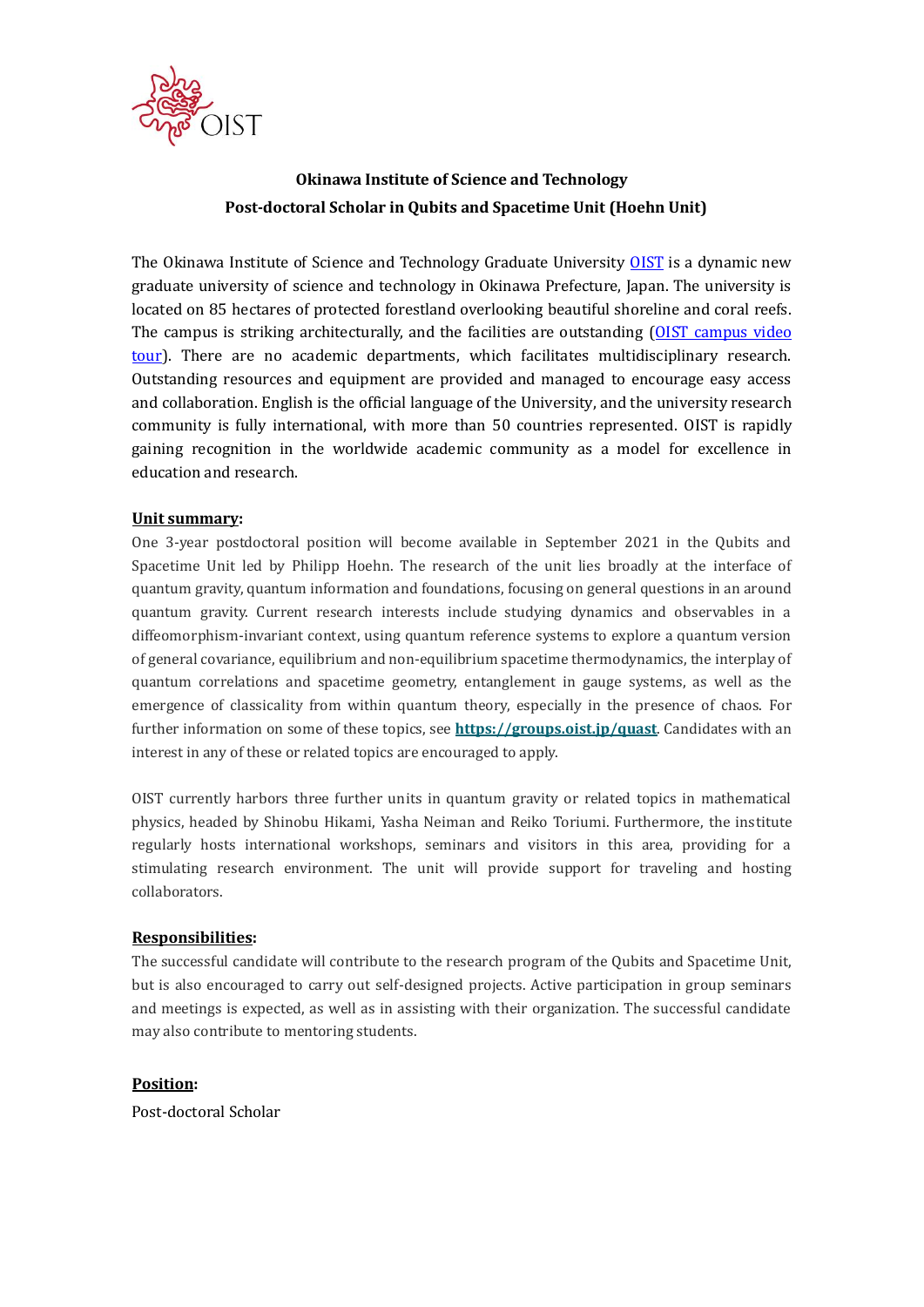

### **Working Location:**

OIST main campus 1919-1 Tancha, Onna-son, Kunigmi-gun, Okinawa

### **Qualifications:**

### **(Required)**

- 1. Completed PhD in theoretical physics or mathematics by the time of employment.
- 2. Background in one or several of the following topics: quantum gravity, quantum information, quantum field theory, quantum foundations, quantum many-body physics or mathematical physics.
- 3. Fluency in English.

### **Report to:**

Prof. Philipp Hoehn

#### **Starting Date:**

Fall 2021

#### **Term & Working hours:**

Term: Full-time, fixed-term appointment for 3 years. Contract initially with 3-months probationary period (inclusive).

Working hours: 9:00-17:30 (Discretionary)

### **Compensation & Benefits:**

Compensation in accordance with the OIST Employee Compensation Regulations

Benefits:

- Relocation, housing and commuting allowances
- Annual paid leave and summer holidays
- Health insurance (Private School Mutual Aid<http://www.shigakukyosai.jp/>)
- Welfare pension insurance (kousei-nenkin)
- Worker's accident compensation insurance (roudousha-saigai-hoshou-hoken)